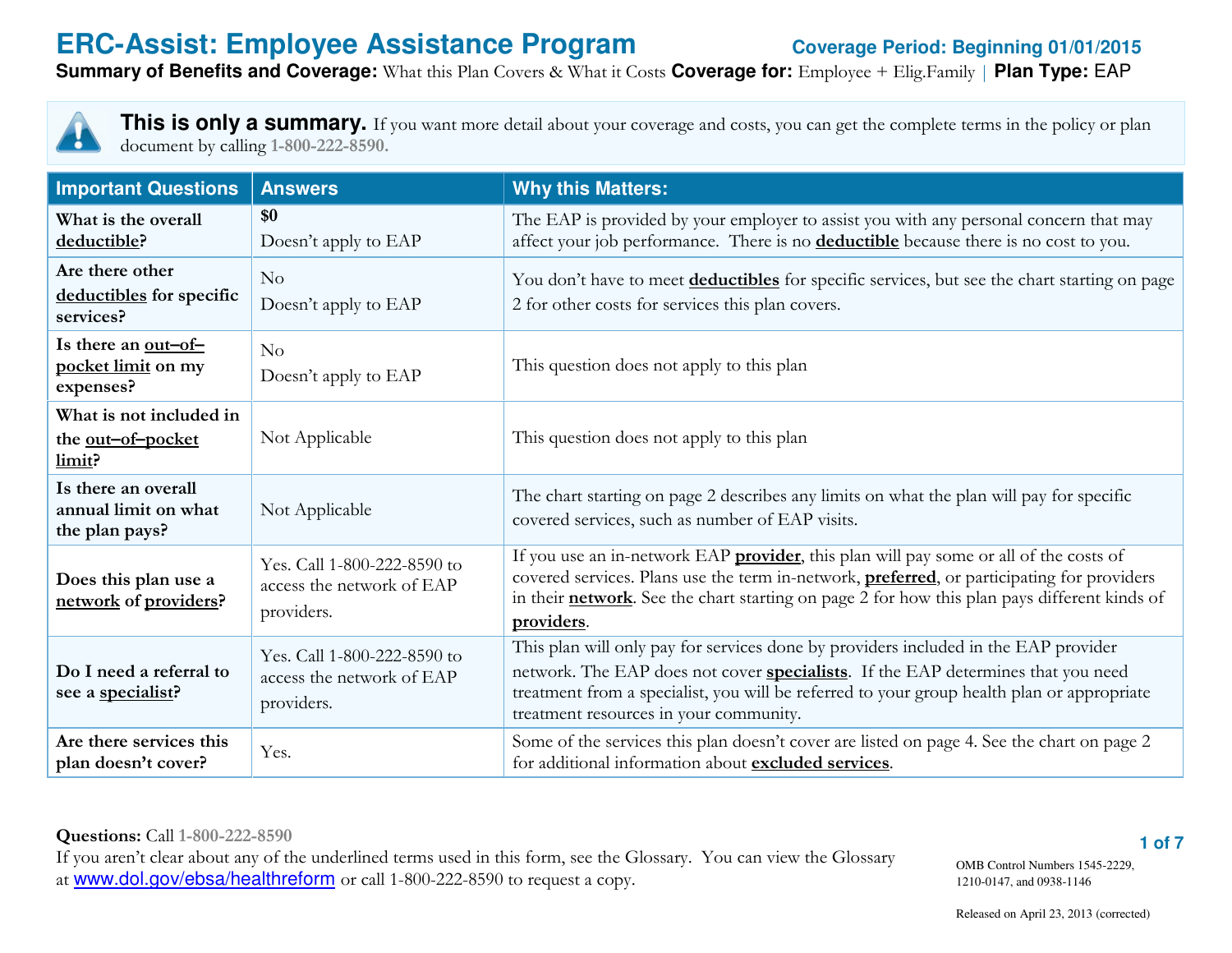**Summary of Benefits and Coverage:** What this Plan Covers & What it Costs **Coverage for:** Employee + Elig.Family | **Plan Type:** EAP

- •Copayments are fixed dollar amounts (for example, \$15) you pay for covered health care, usually when you receive the service.
- •Coinsurance is *your* share of the costs of a covered service, calculated as a percent of the **allowed amount** for the service. For example, if the plan's **allowed amount** for an overnight hospital stay is \$1,000, your **coinsurance** payment of 20% would be \$200. This may change if you haven't met your deductible.
- The amount the plan pays for covered services is based on the **allowed amount**. If an out-of-network **provider** charges more than the allowed amount, you may have to pay the difference. For example, if an out-of-network hospital charges \$1,500 for an overnight stay and the **allowed amount** is \$1,000, you may have to pay the \$500 difference. (This is called **balance billing**.)
- $\bullet$ This plan may encourage you to use participating **providers** by charging you lower **deductibles**, **copayments** and **coinsurance** amounts.

| <b>Common</b><br><b>Medical Event</b> | <b>Services You May Need</b>                     | <b>Your Cost If</b><br><b>You Use an</b><br><b>In-network</b><br><b>Provider</b> | <b>Your Cost If</b><br><b>You Use an</b><br><b>Out-of-network</b><br><b>Provider</b> | <b>Limitations &amp; Exceptions</b>                                                                                              |
|---------------------------------------|--------------------------------------------------|----------------------------------------------------------------------------------|--------------------------------------------------------------------------------------|----------------------------------------------------------------------------------------------------------------------------------|
|                                       | Primary care visit to treat an injury or illness | Not covered                                                                      | Not covered                                                                          | -none-                                                                                                                           |
|                                       | Specialist visit                                 | Not covered                                                                      | Not covered                                                                          | -none-                                                                                                                           |
| If you visit a health                 | Other practitioner office visit                  | Not covered                                                                      | Not covered                                                                          | -none-                                                                                                                           |
| care provider's office<br>or clinic   | Preventive care/screening/immunization           | \$0 for EAP<br>sessions                                                          | Not covered                                                                          | EAP provides services, including<br>assessment, screening, referral & brief<br>counseling up to 8 sessions per<br>problem issue. |
|                                       | Diagnostic test (x-ray, blood work)              | Not covered                                                                      | Not covered                                                                          | -none-                                                                                                                           |
| If you have a test                    | Imaging (CT/PET scans, MRIs)                     | Not covered                                                                      | Not covered                                                                          | -none-                                                                                                                           |
| If you need drugs to                  | Generic drugs                                    | Not covered                                                                      | Not covered                                                                          | -none–                                                                                                                           |
| treat your illness or                 | Preferred brand drugs                            | Not covered                                                                      | Not covered                                                                          | -none-                                                                                                                           |
| condition                             | Non-preferred brand drugs                        | Not covered                                                                      | Not covered                                                                          | -none-                                                                                                                           |
|                                       | Specialty drugs                                  | Not covered                                                                      | Not covered                                                                          | -none-                                                                                                                           |

Questions: Call 1-800-222-8590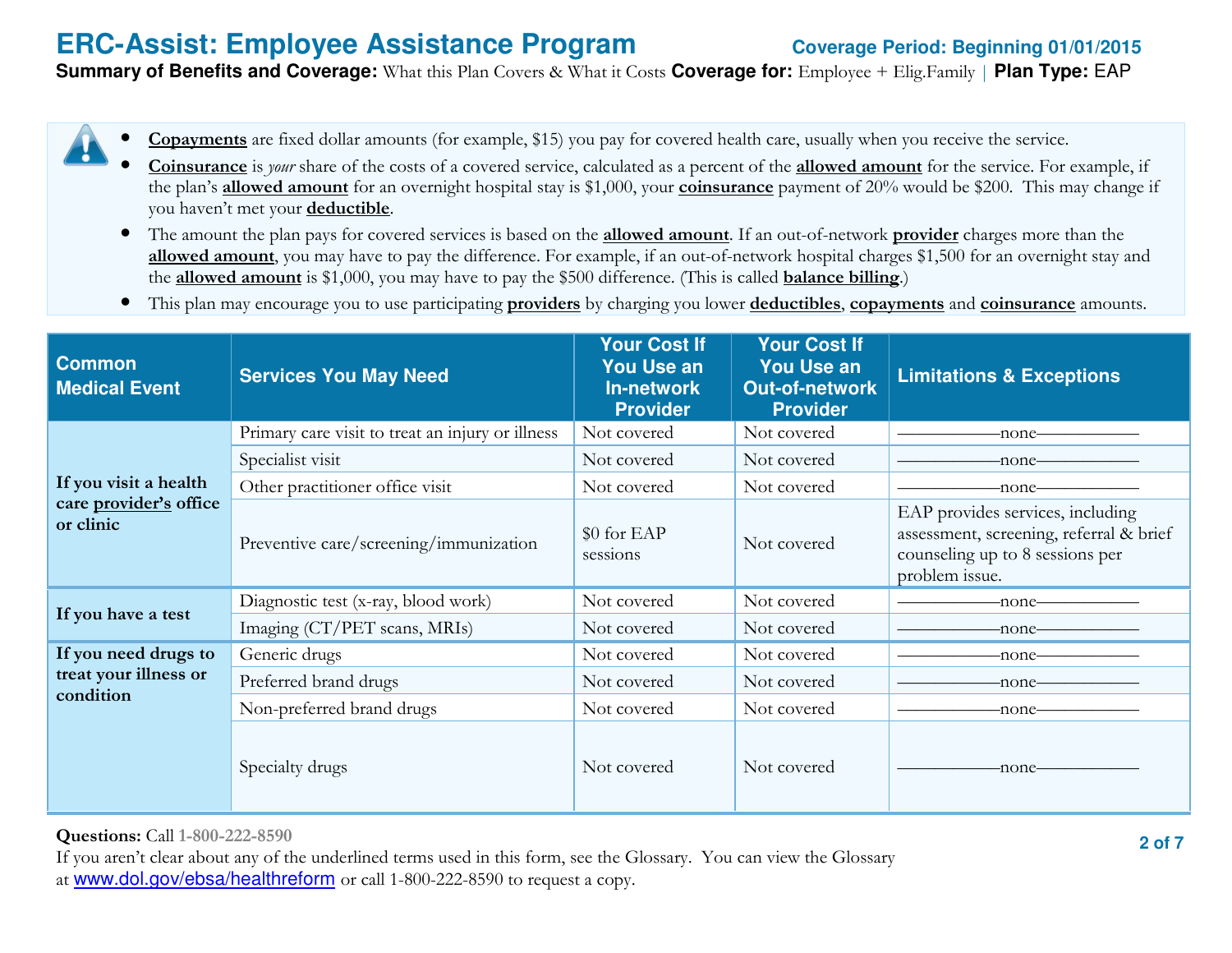**Summary of Benefits and Coverage:** What this Plan Covers & What it Costs **Coverage for:** Employee + Elig.Family | **Plan Type:** EAP

| <b>Common</b><br><b>Medical Event</b>     | <b>Services You May Need</b>                   | <b>Your Cost If</b><br><b>You Use an</b><br><b>In-network</b><br><b>Provider</b> | <b>Your Cost If</b><br><b>You Use an</b><br><b>Out-of-network</b><br><b>Provider</b> | <b>Limitations &amp; Exceptions</b>                     |
|-------------------------------------------|------------------------------------------------|----------------------------------------------------------------------------------|--------------------------------------------------------------------------------------|---------------------------------------------------------|
| If you have                               | Facility fee (e.g., ambulatory surgery center) | Not covered                                                                      | Not covered                                                                          | $-$ none $-$                                            |
| outpatient surgery                        | Physician/surgeon fees                         | Not covered                                                                      | Not covered                                                                          | $-$ none $-$                                            |
| If you need                               | Emergency room services                        | Not covered                                                                      | Not covered                                                                          | $-$ none $-$                                            |
| immediate medical                         | Emergency medical transportation               | Not covered                                                                      | Not covered                                                                          |                                                         |
| attention                                 | Urgent care                                    | Not covered                                                                      | Not covered                                                                          | $-none$ ——                                              |
| If you have a                             | Facility fee (e.g., hospital room)             | Not covered                                                                      | Not covered                                                                          | $-none$                                                 |
| hospital stay                             | Physician/surgeon fee                          | Not covered                                                                      | Not covered                                                                          | $-$ none $-$                                            |
| If you have mental                        | Mental/Behavioral health outpatient services   | \$0 for EAP<br>sessions                                                          | Not covered                                                                          | After 8 visits, not covered                             |
| health, behavioral                        | Mental/Behavioral health inpatient services    | Not covered                                                                      | Not covered                                                                          | $-$ none $-$                                            |
| health, or substance<br>abuse needs       | Substance use disorder outpatient services     | \$0 for EAP<br>sessions                                                          | Not covered                                                                          | After 8 visits, not covered                             |
|                                           | Substance use disorder inpatient services      | Not covered                                                                      | Not covered                                                                          | $\longrightarrow$ none                                  |
|                                           | Prenatal and postnatal care                    | Not covered                                                                      | Not covered                                                                          | $\overline{\phantom{a}}$ -none                          |
| If you are pregnant                       | Delivery and all inpatient services            | Not covered                                                                      | Not covered                                                                          | $-$ none $-$                                            |
|                                           | Home health care                               | Not covered                                                                      | Not covered                                                                          | $-$ none $-$                                            |
| If you need help                          | Rehabilitation services                        | Not covered                                                                      | Not covered                                                                          | $-none$ ——                                              |
| recovering or have                        | Habilitation services                          | Not covered                                                                      | Not covered                                                                          |                                                         |
| other special health                      | Skilled nursing care                           | Not covered                                                                      | Not covered                                                                          | -none-                                                  |
| needs                                     | Durable medical equipment                      | Not covered                                                                      | Not covered                                                                          |                                                         |
|                                           | Hospice service                                | Not covered                                                                      | Not covered                                                                          | $-$ none $-$                                            |
|                                           | Eye exam                                       | Not covered                                                                      | Not covered                                                                          | $\overline{\phantom{a}}$ -none $\overline{\phantom{a}}$ |
| If your child needs<br>dental or eye care | Glasses                                        | Not covered                                                                      | Not covered                                                                          | -none-                                                  |
|                                           | Dental check-up                                | Not covered                                                                      | Not covered                                                                          | -none-                                                  |

#### Questions: Call 1-800-222-8590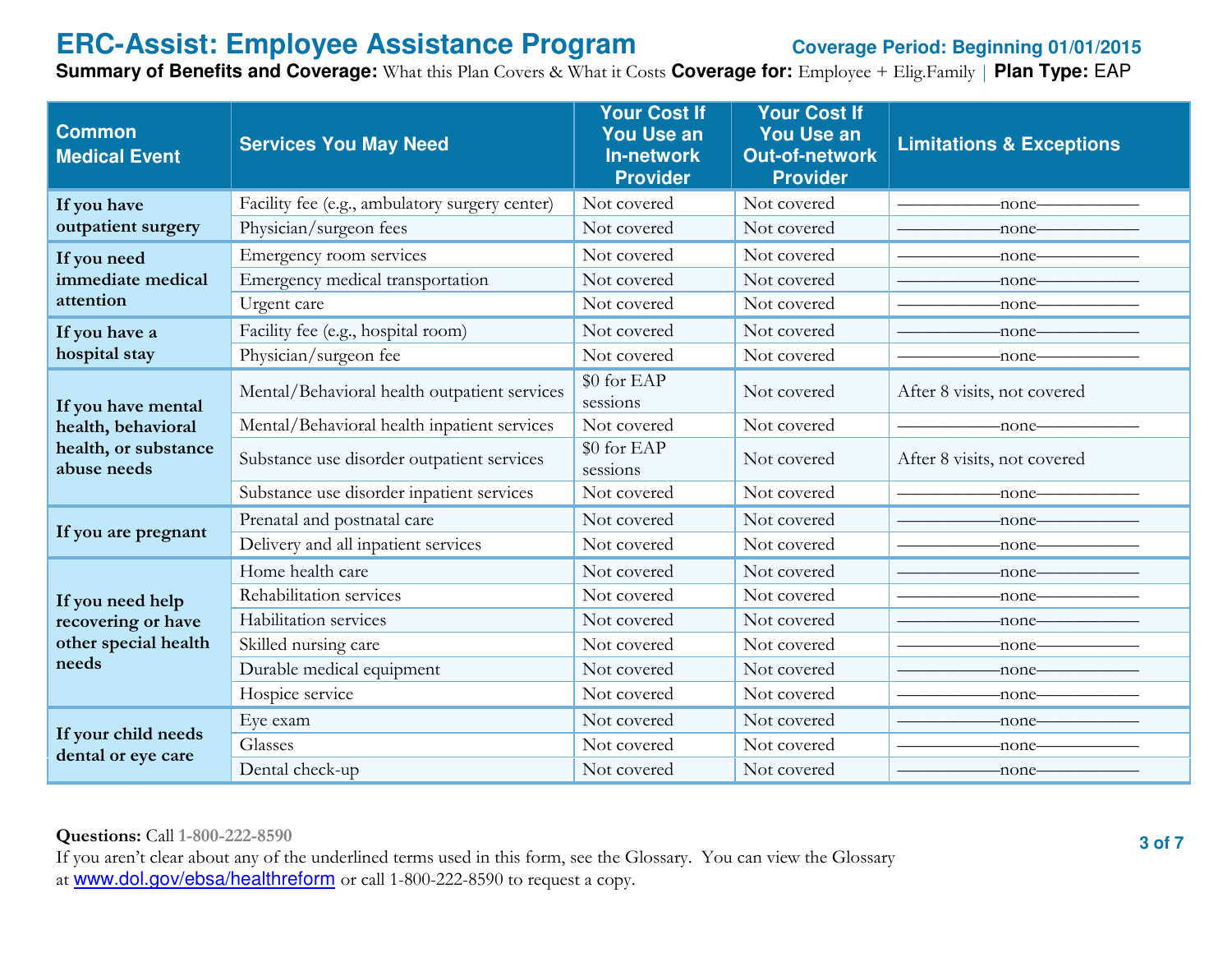**Summary of Benefits and Coverage:** What this Plan Covers & What it Costs **Coverage for:**  Employee + Elig.Family | **Plan Type:** EAP

# **Excluded Services & Other Covered Services:**

| Services Your Plan Does NOT Cover (This isn't a complete list. Check your policy or plan document for other excluded services.) |                                       |                                                                 |                                                               |
|---------------------------------------------------------------------------------------------------------------------------------|---------------------------------------|-----------------------------------------------------------------|---------------------------------------------------------------|
|                                                                                                                                 | $\bullet$<br>Acupuncture              | Long-term care                                                  | Routine eye care (Adult)<br>$\bullet$                         |
|                                                                                                                                 | Bariatric surgery                     | Mental/behavioral health outpatient services<br>beyond 8 visits | Routine foot care<br>$\bullet$                                |
|                                                                                                                                 | Chiropractic care<br>Cosmetic surgery | Mental/behavioral health inpatient services                     | Substance use disorder outpatient services<br>beyond 8 visits |
|                                                                                                                                 | Dental care (Adult)                   | Non-emergency care when traveling outside<br>the U.S.           | Substance use disorder inpatient services<br>$\bullet$        |
|                                                                                                                                 | Hearing aids                          | Private-duty nursing                                            | Weight loss programs<br>$\bullet$                             |
|                                                                                                                                 | Infertility treatment                 |                                                                 |                                                               |

**Other Covered Services** (This isn't a complete list. Check your policy or plan document for other covered services and your costs for these services.)

• For a complete description of EAP services, go to www.AssistERC.com orcall 1-800-222-8590

# **Your Rights to Continue Coverage:**

If you lose coverage under the plan, then, depending upon the circumstances, Federal and State laws may provide protections that allow you to keep health coverage. Any such rights may be limited in duration and will require you to pay a **premium**, which may be significantly higher than the premium you pay while covered under the plan. Other limitations on your rights to continue coverage may also apply.

For more information on your rights to continue coverage, contact your Human Resources Department or the EAP at 1-800-222-8590. You may also contact your state insurance department, the U.S. Department of Labor, Employee Benefits Security Administration at 1-866-444-3272 or www.dol.gov/ebsa, or the U.S. Department of Health and Human Services at 1-877-267-2323 x61565 or www.cciio.cms.gov.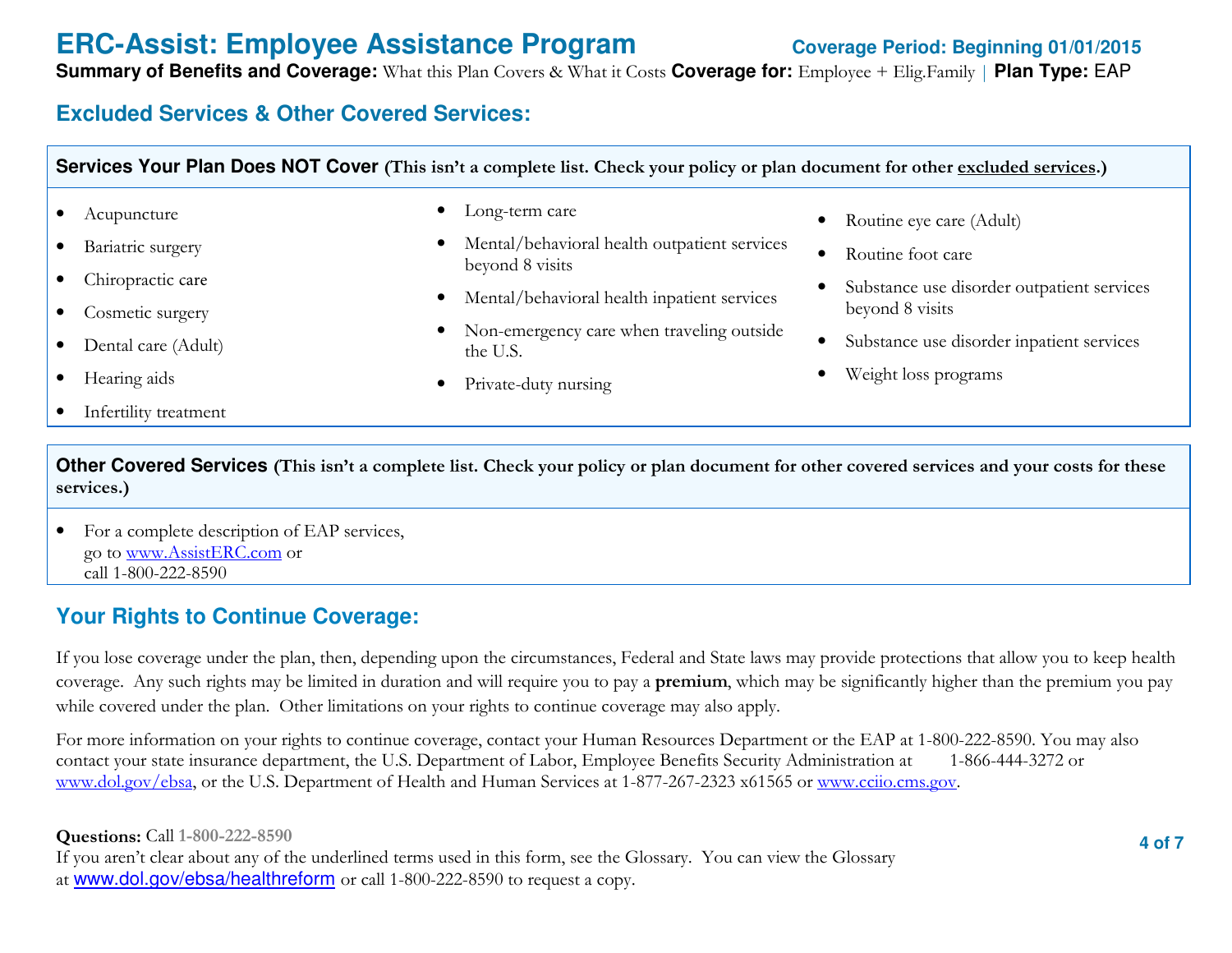**Summary of Benefits and Coverage:** What this Plan Covers & What it Costs **Coverage for:** Employee + Elig.Family | **Plan Type:** EAP

## **Your Grievance and Appeals Rights:**

If you have a complaint or are dissatisfied with a denial of coverage for claims under your plan, you may be able to **appeal** or file a **grievance**. For questions about your rights, this notice, or assistance, you can contact: your Client Rights Specialist: Lee Bouche at 1-800-222-8590, PO Box 13156, Green Bay, WI 54307. You may also contact the Department of Labor Employee Benefits Security Administration at 1-866-444-EBSA (3272) or www.dol.gov/ebsa/healthreform

### **Does this Coverage Provide Minimum Essential Coverage?**

The Affordable Care Act requires most people to have health care coverage that qualifies as "minimum essential coverage." This plan or policy does not provide minimum essential coverage, because it provides benefits that are limited to short-term mental health counseling.

# **Does this Coverage Meet the Minimum Value Standard?**

The Affordable Care Act establishes a minimum value standard of benefits of a health plan. The minimum value standard is 60% (actuarial value). **This** health coverage does meet the minimum value standard for the benefits it provides.

# **Language Access Services:**

Spanish (Español): Para obtener asistencia en Español, llame al 1-800-222-8590

-To see examples of how this plan might cover costs for a sample medical situation, see the next page.–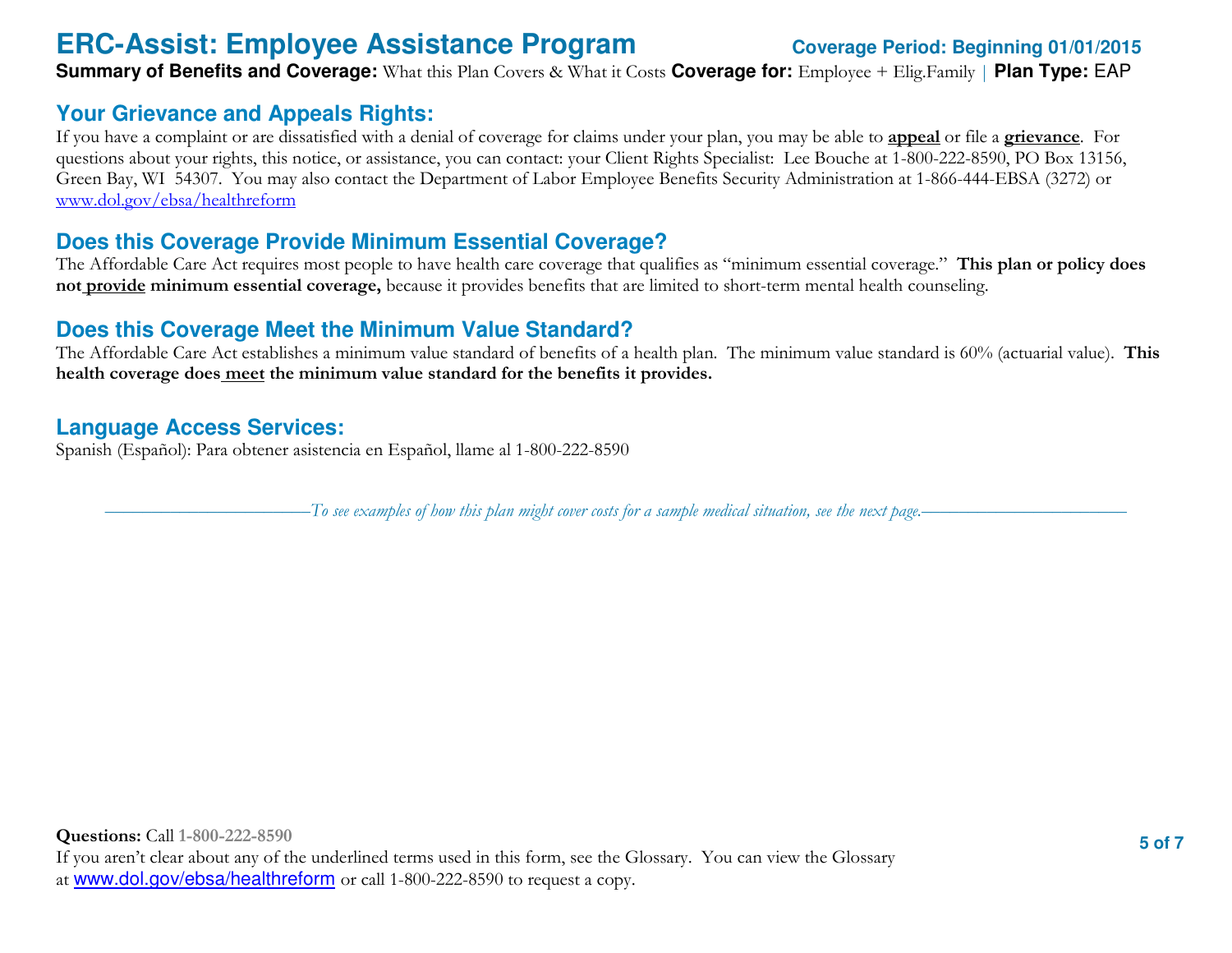**Coverage for:** Employee + Elig.Family | **Plan Type:** EAP

# **About these Coverage Examples:**

These examples show how this plan might cover medical care in given situations. Use these examples to see, in general, how much financial protection a sample patient might get if they are covered under different plans.



**This is not a cost estimator.** 

Don't use these examples to estimate your actual costs under this plan. The actual care you receive will be different from these examples, and the cost of that care will also be different.

See the next page for important information about these examples.

#### **Having a baby**(normal delivery)

- **Amount owed to providers:** \$7,540
- **Plan pays** Not Applicable
- **Patient pays** Not Applicable

#### **Sample care costs:**

| Hospital charges (mother)  | \$2,700 |
|----------------------------|---------|
| Routine obstetric care     | \$2,100 |
| Hospital charges (baby)    | \$900   |
| Anesthesia                 | \$900   |
| Laboratory tests           | \$500   |
| Prescriptions              | \$200   |
| Radiology                  | \$200   |
| Vaccines, other preventive | \$40    |
| Total                      | \$7,540 |

Patient pays: This condition is not covered, so patient pays 100%, unless covered by another applicable health plan.

| Deductibles          |
|----------------------|
| Copays               |
| Coinsurance          |
| Limits or exclusions |
|                      |

Total

## **Managing type 2 diabetes**

(routine maintenance of

a well-controlled condition)

- **Amount owed to providers:** \$5,400
- **Plan pays** Not Applicable
- **Patient pays** Not Applicable

#### **Sample care costs:**

| Prescriptions                  | \$2,900 |
|--------------------------------|---------|
| Medical Equipment and Supplies | \$1,300 |
| Office Visits and Procedures   | \$700   |
| Education                      | \$300   |
| Laboratory tests               | \$100   |
| Vaccines, other preventive     | \$100   |
| Total                          | \$5,400 |

**Patient pays:** This condition is not covered, so patient pays 100%, unless covered by another applicable health plan.

| Deductibles          |  |
|----------------------|--|
| Copays               |  |
| Coinsurance          |  |
| Limits or exclusions |  |
| Total                |  |
|                      |  |

Questions: Call 1-800-222-8590